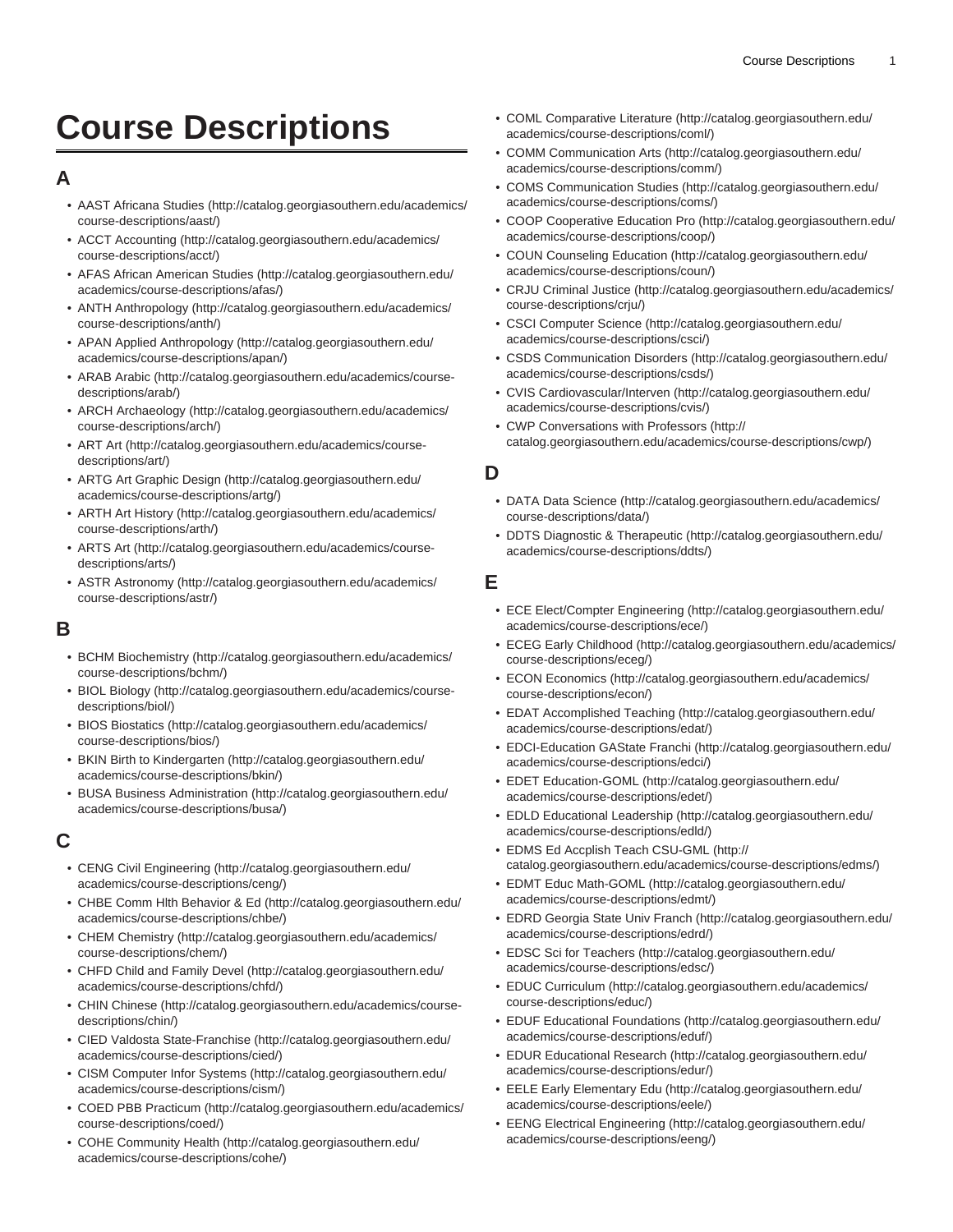- [EEXE Exceptional Education](http://catalog.georgiasouthern.edu/academics/course-descriptions/eexe/) ([http://catalog.georgiasouthern.edu/](http://catalog.georgiasouthern.edu/academics/course-descriptions/eexe/) [academics/course-descriptions/eexe/\)](http://catalog.georgiasouthern.edu/academics/course-descriptions/eexe/)
- [EGC East Georgia College \(http://catalog.georgiasouthern.edu/](http://catalog.georgiasouthern.edu/academics/course-descriptions/egc/) [academics/course-descriptions/egc/](http://catalog.georgiasouthern.edu/academics/course-descriptions/egc/))
- [ELEM Elementary Education](http://catalog.georgiasouthern.edu/academics/course-descriptions/elem/) [\(http://catalog.georgiasouthern.edu/](http://catalog.georgiasouthern.edu/academics/course-descriptions/elem/) [academics/course-descriptions/elem/\)](http://catalog.georgiasouthern.edu/academics/course-descriptions/elem/)
- [ENGL English](http://catalog.georgiasouthern.edu/academics/course-descriptions/engl/) [\(http://catalog.georgiasouthern.edu/academics/course](http://catalog.georgiasouthern.edu/academics/course-descriptions/engl/)[descriptions/engl/](http://catalog.georgiasouthern.edu/academics/course-descriptions/engl/))
- [ENGR Engineering](http://catalog.georgiasouthern.edu/academics/course-descriptions/engr/) ([http://catalog.georgiasouthern.edu/academics/](http://catalog.georgiasouthern.edu/academics/course-descriptions/engr/) [course-descriptions/engr/\)](http://catalog.georgiasouthern.edu/academics/course-descriptions/engr/)
- [ENVH Environmental Hlth Scienc](http://catalog.georgiasouthern.edu/academics/course-descriptions/envh/) [\(http://catalog.georgiasouthern.edu/](http://catalog.georgiasouthern.edu/academics/course-descriptions/envh/) [academics/course-descriptions/envh/\)](http://catalog.georgiasouthern.edu/academics/course-descriptions/envh/)
- [ENVS Environmental Science](http://catalog.georgiasouthern.edu/academics/course-descriptions/envs/) ([http://catalog.georgiasouthern.edu/](http://catalog.georgiasouthern.edu/academics/course-descriptions/envs/) [academics/course-descriptions/envs/](http://catalog.georgiasouthern.edu/academics/course-descriptions/envs/))
- [EPID Epidemiology](http://catalog.georgiasouthern.edu/academics/course-descriptions/epid/) ([http://catalog.georgiasouthern.edu/academics/](http://catalog.georgiasouthern.edu/academics/course-descriptions/epid/) [course-descriptions/epid/\)](http://catalog.georgiasouthern.edu/academics/course-descriptions/epid/)
- [EPRS Georgia State Univ Franch](http://catalog.georgiasouthern.edu/academics/course-descriptions/eprs/) ([http://catalog.georgiasouthern.edu/](http://catalog.georgiasouthern.edu/academics/course-descriptions/eprs/) [academics/course-descriptions/eprs/\)](http://catalog.georgiasouthern.edu/academics/course-descriptions/eprs/)
- [EPSF Education Foundations-GML](http://catalog.georgiasouthern.edu/academics/course-descriptions/epsf/) ([http://](http://catalog.georgiasouthern.edu/academics/course-descriptions/epsf/) [catalog.georgiasouthern.edu/academics/course-descriptions/epsf/\)](http://catalog.georgiasouthern.edu/academics/course-descriptions/epsf/)
- [EPY ED Psyc GOML](http://catalog.georgiasouthern.edu/academics/course-descriptions/epy/) ([http://catalog.georgiasouthern.edu/academics/](http://catalog.georgiasouthern.edu/academics/course-descriptions/epy/) [course-descriptions/epy/\)](http://catalog.georgiasouthern.edu/academics/course-descriptions/epy/)
- [ESED Element Secondary Educa \(http://](http://catalog.georgiasouthern.edu/academics/course-descriptions/esed/) [catalog.georgiasouthern.edu/academics/course-descriptions/esed/](http://catalog.georgiasouthern.edu/academics/course-descriptions/esed/))
- [ESL English as a Second Lang](http://catalog.georgiasouthern.edu/academics/course-descriptions/esl/) [\(http://catalog.georgiasouthern.edu/](http://catalog.georgiasouthern.edu/academics/course-descriptions/esl/) [academics/course-descriptions/esl/](http://catalog.georgiasouthern.edu/academics/course-descriptions/esl/))
- [ESPY School Psychology](http://catalog.georgiasouthern.edu/academics/course-descriptions/espy/) [\(http://catalog.georgiasouthern.edu/](http://catalog.georgiasouthern.edu/academics/course-descriptions/espy/) [academics/course-descriptions/espy/](http://catalog.georgiasouthern.edu/academics/course-descriptions/espy/))
- [EURO European Union](http://catalog.georgiasouthern.edu/academics/course-descriptions/euro/) [\(http://catalog.georgiasouthern.edu/](http://catalog.georgiasouthern.edu/academics/course-descriptions/euro/) [academics/course-descriptions/euro/](http://catalog.georgiasouthern.edu/academics/course-descriptions/euro/))

#### **F**

- [FACS Family and Consumer Sci](http://catalog.georgiasouthern.edu/academics/course-descriptions/facs/) [\(http://catalog.georgiasouthern.edu/](http://catalog.georgiasouthern.edu/academics/course-descriptions/facs/) [academics/course-descriptions/facs/\)](http://catalog.georgiasouthern.edu/academics/course-descriptions/facs/)
- [FILM Film \(http://catalog.georgiasouthern.edu/academics/course](http://catalog.georgiasouthern.edu/academics/course-descriptions/film/)[descriptions/film/\)](http://catalog.georgiasouthern.edu/academics/course-descriptions/film/)
- [FINC Finance](http://catalog.georgiasouthern.edu/academics/course-descriptions/finc/) [\(http://catalog.georgiasouthern.edu/academics/course](http://catalog.georgiasouthern.edu/academics/course-descriptions/finc/)[descriptions/finc/\)](http://catalog.georgiasouthern.edu/academics/course-descriptions/finc/)
- [FMAD Fash Merchan/Apparel Des](http://catalog.georgiasouthern.edu/academics/course-descriptions/fmad/) [\(http://](http://catalog.georgiasouthern.edu/academics/course-descriptions/fmad/) [catalog.georgiasouthern.edu/academics/course-descriptions/fmad/\)](http://catalog.georgiasouthern.edu/academics/course-descriptions/fmad/)
- [FORL Foreign Language](http://catalog.georgiasouthern.edu/academics/course-descriptions/forl/) [\(http://catalog.georgiasouthern.edu/](http://catalog.georgiasouthern.edu/academics/course-descriptions/forl/) [academics/course-descriptions/forl/](http://catalog.georgiasouthern.edu/academics/course-descriptions/forl/))
- [FOUN Education Foundations](http://catalog.georgiasouthern.edu/academics/course-descriptions/foun/) ([http://catalog.georgiasouthern.edu/](http://catalog.georgiasouthern.edu/academics/course-descriptions/foun/) [academics/course-descriptions/foun/\)](http://catalog.georgiasouthern.edu/academics/course-descriptions/foun/)
- [FRCT Curriculum Theory](http://catalog.georgiasouthern.edu/academics/course-descriptions/frct/) [\(http://catalog.georgiasouthern.edu/](http://catalog.georgiasouthern.edu/academics/course-descriptions/frct/) [academics/course-descriptions/frct/](http://catalog.georgiasouthern.edu/academics/course-descriptions/frct/))
- [FREC Early Childhood](http://catalog.georgiasouthern.edu/academics/course-descriptions/frec/) [\(http://catalog.georgiasouthern.edu/academics/](http://catalog.georgiasouthern.edu/academics/course-descriptions/frec/) [course-descriptions/frec/](http://catalog.georgiasouthern.edu/academics/course-descriptions/frec/))
- [FREN French](http://catalog.georgiasouthern.edu/academics/course-descriptions/fren/) ([http://catalog.georgiasouthern.edu/academics/course](http://catalog.georgiasouthern.edu/academics/course-descriptions/fren/)[descriptions/fren/\)](http://catalog.georgiasouthern.edu/academics/course-descriptions/fren/)
- [FRER Educational Research](http://catalog.georgiasouthern.edu/academics/course-descriptions/frer/) [\(http://catalog.georgiasouthern.edu/](http://catalog.georgiasouthern.edu/academics/course-descriptions/frer/) [academics/course-descriptions/frer/](http://catalog.georgiasouthern.edu/academics/course-descriptions/frer/))
- [FRIT Instructional Technology](http://catalog.georgiasouthern.edu/academics/course-descriptions/frit/) ([http://catalog.georgiasouthern.edu/](http://catalog.georgiasouthern.edu/academics/course-descriptions/frit/) [academics/course-descriptions/frit/](http://catalog.georgiasouthern.edu/academics/course-descriptions/frit/))
- [FRLT Educational Foundations](http://catalog.georgiasouthern.edu/academics/course-descriptions/frlt/) [\(http://catalog.georgiasouthern.edu/](http://catalog.georgiasouthern.edu/academics/course-descriptions/frlt/) [academics/course-descriptions/frlt/](http://catalog.georgiasouthern.edu/academics/course-descriptions/frlt/))
- [FRMS Middle & Secondary Ed](http://catalog.georgiasouthern.edu/academics/course-descriptions/frms/) [\(http://catalog.georgiasouthern.edu/](http://catalog.georgiasouthern.edu/academics/course-descriptions/frms/) [academics/course-descriptions/frms/\)](http://catalog.georgiasouthern.edu/academics/course-descriptions/frms/)
- [FYE First-Year Experience](http://catalog.georgiasouthern.edu/academics/course-descriptions/fye/) [\(http://catalog.georgiasouthern.edu/](http://catalog.georgiasouthern.edu/academics/course-descriptions/fye/) [academics/course-descriptions/fye/\)](http://catalog.georgiasouthern.edu/academics/course-descriptions/fye/)

#### **G**

- [GCM Graphic Comm Management](http://catalog.georgiasouthern.edu/academics/course-descriptions/gcm/) ([http://](http://catalog.georgiasouthern.edu/academics/course-descriptions/gcm/) [catalog.georgiasouthern.edu/academics/course-descriptions/gcm/](http://catalog.georgiasouthern.edu/academics/course-descriptions/gcm/))
- [GEOG Geography](http://catalog.georgiasouthern.edu/academics/course-descriptions/geog/) [\(http://catalog.georgiasouthern.edu/academics/](http://catalog.georgiasouthern.edu/academics/course-descriptions/geog/) [course-descriptions/geog/\)](http://catalog.georgiasouthern.edu/academics/course-descriptions/geog/)
- [GEOL Geology](http://catalog.georgiasouthern.edu/academics/course-descriptions/geol/) ([http://catalog.georgiasouthern.edu/academics/course](http://catalog.georgiasouthern.edu/academics/course-descriptions/geol/)[descriptions/geol/\)](http://catalog.georgiasouthern.edu/academics/course-descriptions/geol/)
- [GEPH General Public Health](http://catalog.georgiasouthern.edu/academics/course-descriptions/geph/) ([http://catalog.georgiasouthern.edu/](http://catalog.georgiasouthern.edu/academics/course-descriptions/geph/) [academics/course-descriptions/geph/](http://catalog.georgiasouthern.edu/academics/course-descriptions/geph/))
- [GERO Gerontology](http://catalog.georgiasouthern.edu/academics/course-descriptions/gero/) ([http://catalog.georgiasouthern.edu/academics/](http://catalog.georgiasouthern.edu/academics/course-descriptions/gero/) [course-descriptions/gero/](http://catalog.georgiasouthern.edu/academics/course-descriptions/gero/))
- [GFA Georgia Film Academy](http://catalog.georgiasouthern.edu/academics/course-descriptions/gfa/) [\(http://catalog.georgiasouthern.edu/](http://catalog.georgiasouthern.edu/academics/course-descriptions/gfa/) [academics/course-descriptions/gfa/\)](http://catalog.georgiasouthern.edu/academics/course-descriptions/gfa/)
- [GRMN German](http://catalog.georgiasouthern.edu/academics/course-descriptions/grmn/) ([http://catalog.georgiasouthern.edu/academics/](http://catalog.georgiasouthern.edu/academics/course-descriptions/grmn/) [course-descriptions/grmn/](http://catalog.georgiasouthern.edu/academics/course-descriptions/grmn/))
- [GSOU CIR Placeholder Course](http://catalog.georgiasouthern.edu/academics/course-descriptions/gsou/) [\(http://catalog.georgiasouthern.edu/](http://catalog.georgiasouthern.edu/academics/course-descriptions/gsou/) [academics/course-descriptions/gsou/](http://catalog.georgiasouthern.edu/academics/course-descriptions/gsou/))
- [GSU GSU](http://catalog.georgiasouthern.edu/academics/course-descriptions/gsu/) [\(http://catalog.georgiasouthern.edu/academics/course](http://catalog.georgiasouthern.edu/academics/course-descriptions/gsu/)[descriptions/gsu/](http://catalog.georgiasouthern.edu/academics/course-descriptions/gsu/))

#### **H**

- [HADM Health Administration](http://catalog.georgiasouthern.edu/academics/course-descriptions/hadm/) [\(http://catalog.georgiasouthern.edu/](http://catalog.georgiasouthern.edu/academics/course-descriptions/hadm/) [academics/course-descriptions/hadm/\)](http://catalog.georgiasouthern.edu/academics/course-descriptions/hadm/)
- [HIST History](http://catalog.georgiasouthern.edu/academics/course-descriptions/hist/) ([http://catalog.georgiasouthern.edu/academics/course](http://catalog.georgiasouthern.edu/academics/course-descriptions/hist/)[descriptions/hist/\)](http://catalog.georgiasouthern.edu/academics/course-descriptions/hist/)
- [HITC Health Informatics](http://catalog.georgiasouthern.edu/academics/course-descriptions/hitc/) ([http://catalog.georgiasouthern.edu/](http://catalog.georgiasouthern.edu/academics/course-descriptions/hitc/) [academics/course-descriptions/hitc/](http://catalog.georgiasouthern.edu/academics/course-descriptions/hitc/))
- [HLPR Health Professions](http://catalog.georgiasouthern.edu/academics/course-descriptions/hlpr/) ([http://catalog.georgiasouthern.edu/](http://catalog.georgiasouthern.edu/academics/course-descriptions/hlpr/) [academics/course-descriptions/hlpr/\)](http://catalog.georgiasouthern.edu/academics/course-descriptions/hlpr/)
- [HLTH Health](http://catalog.georgiasouthern.edu/academics/course-descriptions/hlth/) ([http://catalog.georgiasouthern.edu/academics/course](http://catalog.georgiasouthern.edu/academics/course-descriptions/hlth/)[descriptions/hlth/](http://catalog.georgiasouthern.edu/academics/course-descriptions/hlth/))
- [HNRM Hotel and Restaurant Mgt](http://catalog.georgiasouthern.edu/academics/course-descriptions/hnrm/) ([http://catalog.georgiasouthern.edu/](http://catalog.georgiasouthern.edu/academics/course-descriptions/hnrm/) [academics/course-descriptions/hnrm/\)](http://catalog.georgiasouthern.edu/academics/course-descriptions/hnrm/)
- [HONS Honors College](http://catalog.georgiasouthern.edu/academics/course-descriptions/hons/) ([http://catalog.georgiasouthern.edu/academics/](http://catalog.georgiasouthern.edu/academics/course-descriptions/hons/) [course-descriptions/hons/\)](http://catalog.georgiasouthern.edu/academics/course-descriptions/hons/)
- [HSCA Health Sciences Adm](http://catalog.georgiasouthern.edu/academics/course-descriptions/hsca/) [\(http://catalog.georgiasouthern.edu/](http://catalog.georgiasouthern.edu/academics/course-descriptions/hsca/) [academics/course-descriptions/hsca/\)](http://catalog.georgiasouthern.edu/academics/course-descriptions/hsca/)
- [HSCC Health Sciences, Core](http://catalog.georgiasouthern.edu/academics/course-descriptions/hscc/) ([http://catalog.georgiasouthern.edu/](http://catalog.georgiasouthern.edu/academics/course-descriptions/hscc/) [academics/course-descriptions/hscc/](http://catalog.georgiasouthern.edu/academics/course-descriptions/hscc/))
- [HSCF Health Sci Fitness Mgmt](http://catalog.georgiasouthern.edu/academics/course-descriptions/hscf/) ([http://catalog.georgiasouthern.edu/](http://catalog.georgiasouthern.edu/academics/course-descriptions/hscf/) [academics/course-descriptions/hscf/](http://catalog.georgiasouthern.edu/academics/course-descriptions/hscf/))
- [HSCG Health Sci Generalist](http://catalog.georgiasouthern.edu/academics/course-descriptions/hscg/) ([http://catalog.georgiasouthern.edu/](http://catalog.georgiasouthern.edu/academics/course-descriptions/hscg/) [academics/course-descriptions/hscg/\)](http://catalog.georgiasouthern.edu/academics/course-descriptions/hscg/)
- [HSCP Health Sci Public Health](http://catalog.georgiasouthern.edu/academics/course-descriptions/hscp/) ([http://catalog.georgiasouthern.edu/](http://catalog.georgiasouthern.edu/academics/course-descriptions/hscp/) [academics/course-descriptions/hscp/\)](http://catalog.georgiasouthern.edu/academics/course-descriptions/hscp/)
- [HSPM Hlth Service Policy Mgnt](http://catalog.georgiasouthern.edu/academics/course-descriptions/hspm/) [\(http://catalog.georgiasouthern.edu/](http://catalog.georgiasouthern.edu/academics/course-descriptions/hspm/) [academics/course-descriptions/hspm/](http://catalog.georgiasouthern.edu/academics/course-descriptions/hspm/))
- [HUMN Humanities](http://catalog.georgiasouthern.edu/academics/course-descriptions/humn/) ([http://catalog.georgiasouthern.edu/academics/](http://catalog.georgiasouthern.edu/academics/course-descriptions/humn/) [course-descriptions/humn/](http://catalog.georgiasouthern.edu/academics/course-descriptions/humn/))
- **I**
	- [IDS Interdisciplinary Studies](http://catalog.georgiasouthern.edu/academics/course-descriptions/ids/) [\(http://catalog.georgiasouthern.edu/](http://catalog.georgiasouthern.edu/academics/course-descriptions/ids/) [academics/course-descriptions/ids/\)](http://catalog.georgiasouthern.edu/academics/course-descriptions/ids/)
	- [INDS Interior Design](http://catalog.georgiasouthern.edu/academics/course-descriptions/inds/) ([http://catalog.georgiasouthern.edu/academics/](http://catalog.georgiasouthern.edu/academics/course-descriptions/inds/) [course-descriptions/inds/\)](http://catalog.georgiasouthern.edu/academics/course-descriptions/inds/)
	- [INTS International Studies](http://catalog.georgiasouthern.edu/academics/course-descriptions/ints/) ([http://catalog.georgiasouthern.edu/](http://catalog.georgiasouthern.edu/academics/course-descriptions/ints/) [academics/course-descriptions/ints/](http://catalog.georgiasouthern.edu/academics/course-descriptions/ints/))
	- [IPSE Inclusive Post-Sec Ed](http://catalog.georgiasouthern.edu/academics/course-descriptions/ipse/) ([http://catalog.georgiasouthern.edu/](http://catalog.georgiasouthern.edu/academics/course-descriptions/ipse/) [academics/course-descriptions/ipse/](http://catalog.georgiasouthern.edu/academics/course-descriptions/ipse/))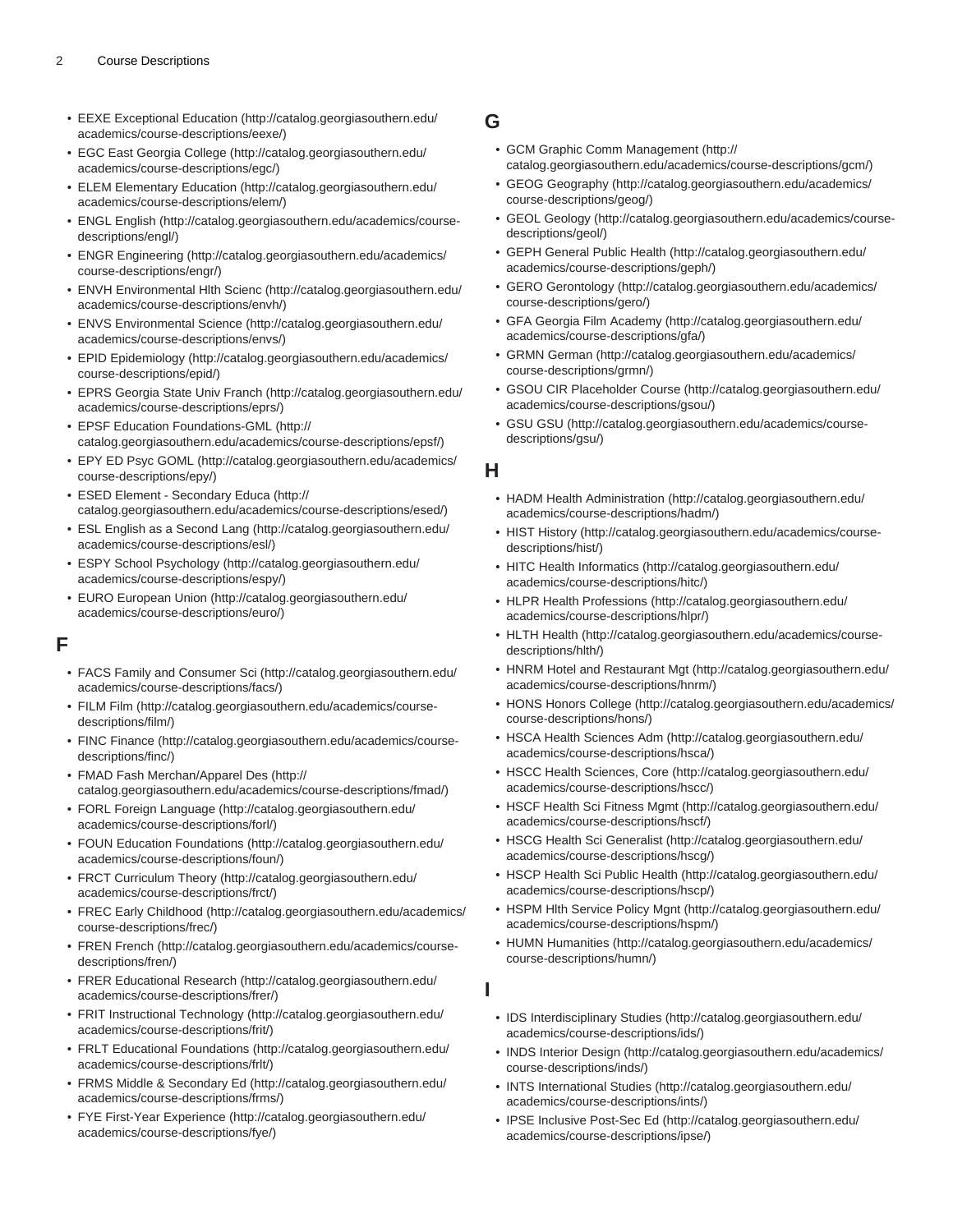- [IRSH Irish Studies](http://catalog.georgiasouthern.edu/academics/course-descriptions/irsh/) [\(http://catalog.georgiasouthern.edu/academics/](http://catalog.georgiasouthern.edu/academics/course-descriptions/irsh/) [course-descriptions/irsh/\)](http://catalog.georgiasouthern.edu/academics/course-descriptions/irsh/)
- [ISCI Science-Teach/Learn](http://catalog.georgiasouthern.edu/academics/course-descriptions/isci/) ([http://catalog.georgiasouthern.edu/](http://catalog.georgiasouthern.edu/academics/course-descriptions/isci/) [academics/course-descriptions/isci/\)](http://catalog.georgiasouthern.edu/academics/course-descriptions/isci/)
- [IT Information Technology](http://catalog.georgiasouthern.edu/academics/course-descriptions/it/) ([http://catalog.georgiasouthern.edu/](http://catalog.georgiasouthern.edu/academics/course-descriptions/it/) [academics/course-descriptions/it/](http://catalog.georgiasouthern.edu/academics/course-descriptions/it/))
- [ITEC Instructional Tech Ed \(http://catalog.georgiasouthern.edu/](http://catalog.georgiasouthern.edu/academics/course-descriptions/itec/) [academics/course-descriptions/itec/\)](http://catalog.georgiasouthern.edu/academics/course-descriptions/itec/)
- [ITW Information Technology Web](http://catalog.georgiasouthern.edu/academics/course-descriptions/itw/) [\(http://catalog.georgiasouthern.edu/](http://catalog.georgiasouthern.edu/academics/course-descriptions/itw/) [academics/course-descriptions/itw/](http://catalog.georgiasouthern.edu/academics/course-descriptions/itw/))

#### **J**

• [JAPN Japanese](http://catalog.georgiasouthern.edu/academics/course-descriptions/japn/) [\(http://catalog.georgiasouthern.edu/academics/](http://catalog.georgiasouthern.edu/academics/course-descriptions/japn/) [course-descriptions/japn/\)](http://catalog.georgiasouthern.edu/academics/course-descriptions/japn/)

#### **K**

• [KINS Kinesiology](http://catalog.georgiasouthern.edu/academics/course-descriptions/kins/) ([http://catalog.georgiasouthern.edu/academics/](http://catalog.georgiasouthern.edu/academics/course-descriptions/kins/) [course-descriptions/kins/](http://catalog.georgiasouthern.edu/academics/course-descriptions/kins/))

#### **L**

- [LAST Latin American Studies](http://catalog.georgiasouthern.edu/academics/course-descriptions/last/) [\(http://catalog.georgiasouthern.edu/](http://catalog.georgiasouthern.edu/academics/course-descriptions/last/) [academics/course-descriptions/last/\)](http://catalog.georgiasouthern.edu/academics/course-descriptions/last/)
- [LATN Latin](http://catalog.georgiasouthern.edu/academics/course-descriptions/latn/) ([http://catalog.georgiasouthern.edu/academics/course](http://catalog.georgiasouthern.edu/academics/course-descriptions/latn/)[descriptions/latn/](http://catalog.georgiasouthern.edu/academics/course-descriptions/latn/))
- [LEAD Leadership](http://catalog.georgiasouthern.edu/academics/course-descriptions/lead/) ([http://catalog.georgiasouthern.edu/academics/](http://catalog.georgiasouthern.edu/academics/course-descriptions/lead/) [course-descriptions/lead/\)](http://catalog.georgiasouthern.edu/academics/course-descriptions/lead/)
- [LESP Learning Support](http://catalog.georgiasouthern.edu/academics/course-descriptions/lesp/) ([http://catalog.georgiasouthern.edu/](http://catalog.georgiasouthern.edu/academics/course-descriptions/lesp/) [academics/course-descriptions/lesp/\)](http://catalog.georgiasouthern.edu/academics/course-descriptions/lesp/)
- [LING Linguistics](http://catalog.georgiasouthern.edu/academics/course-descriptions/ling/) [\(http://catalog.georgiasouthern.edu/academics/](http://catalog.georgiasouthern.edu/academics/course-descriptions/ling/) [course-descriptions/ling/](http://catalog.georgiasouthern.edu/academics/course-descriptions/ling/))
- [LOGT Logistics & Intermodal Transportation \(http://](http://catalog.georgiasouthern.edu/academics/course-descriptions/logt/) [catalog.georgiasouthern.edu/academics/course-descriptions/logt/\)](http://catalog.georgiasouthern.edu/academics/course-descriptions/logt/)
- [LSCM Logistics Supply Chain Mg](http://catalog.georgiasouthern.edu/academics/course-descriptions/lscm/) ([http://catalog.georgiasouthern.edu/](http://catalog.georgiasouthern.edu/academics/course-descriptions/lscm/) [academics/course-descriptions/lscm/\)](http://catalog.georgiasouthern.edu/academics/course-descriptions/lscm/)
- [LSTD Legal Studies](http://catalog.georgiasouthern.edu/academics/course-descriptions/lstd/) [\(http://catalog.georgiasouthern.edu/academics/](http://catalog.georgiasouthern.edu/academics/course-descriptions/lstd/) [course-descriptions/lstd/](http://catalog.georgiasouthern.edu/academics/course-descriptions/lstd/))
- [LWSO Law and Society](http://catalog.georgiasouthern.edu/academics/course-descriptions/lwso/) [\(http://catalog.georgiasouthern.edu/](http://catalog.georgiasouthern.edu/academics/course-descriptions/lwso/) [academics/course-descriptions/lwso/](http://catalog.georgiasouthern.edu/academics/course-descriptions/lwso/))

#### **M**

- [MAED Math Education](http://catalog.georgiasouthern.edu/academics/course-descriptions/maed/) ([http://catalog.georgiasouthern.edu/academics/](http://catalog.georgiasouthern.edu/academics/course-descriptions/maed/) [course-descriptions/maed/\)](http://catalog.georgiasouthern.edu/academics/course-descriptions/maed/)
- [MATH Mathematics](http://catalog.georgiasouthern.edu/academics/course-descriptions/math/) [\(http://catalog.georgiasouthern.edu/academics/](http://catalog.georgiasouthern.edu/academics/course-descriptions/math/) [course-descriptions/math/\)](http://catalog.georgiasouthern.edu/academics/course-descriptions/math/)
- [MEDT Medical Tech](http://catalog.georgiasouthern.edu/academics/course-descriptions/medt/) [\(http://catalog.georgiasouthern.edu/academics/](http://catalog.georgiasouthern.edu/academics/course-descriptions/medt/) [course-descriptions/medt/\)](http://catalog.georgiasouthern.edu/academics/course-descriptions/medt/)
- [MENG Mechanical Engineering \(http://catalog.georgiasouthern.edu/](http://catalog.georgiasouthern.edu/academics/course-descriptions/meng/) [academics/course-descriptions/meng/](http://catalog.georgiasouthern.edu/academics/course-descriptions/meng/))
- [METR Meterology](http://catalog.georgiasouthern.edu/academics/course-descriptions/metr/) [\(http://catalog.georgiasouthern.edu/academics/](http://catalog.georgiasouthern.edu/academics/course-descriptions/metr/) [course-descriptions/metr/\)](http://catalog.georgiasouthern.edu/academics/course-descriptions/metr/)
- [MFGE Manufacturing Engineering](http://catalog.georgiasouthern.edu/academics/course-descriptions/mfge/) ([http://catalog.georgiasouthern.edu/](http://catalog.georgiasouthern.edu/academics/course-descriptions/mfge/) [academics/course-descriptions/mfge/](http://catalog.georgiasouthern.edu/academics/course-descriptions/mfge/))
- [MGED Middle Grades Education](http://catalog.georgiasouthern.edu/academics/course-descriptions/mged/) ([http://catalog.georgiasouthern.edu/](http://catalog.georgiasouthern.edu/academics/course-descriptions/mged/) [academics/course-descriptions/mged/](http://catalog.georgiasouthern.edu/academics/course-descriptions/mged/))
- [MGMS Valdosta State Franchise](http://catalog.georgiasouthern.edu/academics/course-descriptions/mgms/) [\(http://catalog.georgiasouthern.edu/](http://catalog.georgiasouthern.edu/academics/course-descriptions/mgms/) [academics/course-descriptions/mgms/](http://catalog.georgiasouthern.edu/academics/course-descriptions/mgms/))
- [MGNT Management](http://catalog.georgiasouthern.edu/academics/course-descriptions/mgnt/) [\(http://catalog.georgiasouthern.edu/academics/](http://catalog.georgiasouthern.edu/academics/course-descriptions/mgnt/) [course-descriptions/mgnt/\)](http://catalog.georgiasouthern.edu/academics/course-descriptions/mgnt/)
- [MGSE Middle Grades/Secondary](http://catalog.georgiasouthern.edu/academics/course-descriptions/mgse/) [\(http://catalog.georgiasouthern.edu/](http://catalog.georgiasouthern.edu/academics/course-descriptions/mgse/) [academics/course-descriptions/mgse/\)](http://catalog.georgiasouthern.edu/academics/course-descriptions/mgse/)
- [MHSA Health Services Admin](http://catalog.georgiasouthern.edu/academics/course-descriptions/mhsa/) ([http://catalog.georgiasouthern.edu/](http://catalog.georgiasouthern.edu/academics/course-descriptions/mhsa/) [academics/course-descriptions/mhsa/](http://catalog.georgiasouthern.edu/academics/course-descriptions/mhsa/))
- [MKTG Marketing](http://catalog.georgiasouthern.edu/academics/course-descriptions/mktg/) ([http://catalog.georgiasouthern.edu/academics/](http://catalog.georgiasouthern.edu/academics/course-descriptions/mktg/) [course-descriptions/mktg/\)](http://catalog.georgiasouthern.edu/academics/course-descriptions/mktg/)
- [MMFP Multimedia Film & Prod](http://catalog.georgiasouthern.edu/academics/course-descriptions/mmfp/) ([http://catalog.georgiasouthern.edu/](http://catalog.georgiasouthern.edu/academics/course-descriptions/mmfp/) [academics/course-descriptions/mmfp/\)](http://catalog.georgiasouthern.edu/academics/course-descriptions/mmfp/)
- [MMJ Multimedia Journalism \(http://catalog.georgiasouthern.edu/](http://catalog.georgiasouthern.edu/academics/course-descriptions/mmj/) [academics/course-descriptions/mmj/\)](http://catalog.georgiasouthern.edu/academics/course-descriptions/mmj/)
- [MSCI Military Science](http://catalog.georgiasouthern.edu/academics/course-descriptions/msci/) ([http://catalog.georgiasouthern.edu/academics/](http://catalog.georgiasouthern.edu/academics/course-descriptions/msci/) [course-descriptions/msci/\)](http://catalog.georgiasouthern.edu/academics/course-descriptions/msci/)
- [MSED Middle Grades & Second Ed](http://catalog.georgiasouthern.edu/academics/course-descriptions/msed/) ([http://](http://catalog.georgiasouthern.edu/academics/course-descriptions/msed/) [catalog.georgiasouthern.edu/academics/course-descriptions/msed/\)](http://catalog.georgiasouthern.edu/academics/course-descriptions/msed/)
- [MUSA Applied Music \(http://catalog.georgiasouthern.edu/academics/](http://catalog.georgiasouthern.edu/academics/course-descriptions/musa/) [course-descriptions/musa/\)](http://catalog.georgiasouthern.edu/academics/course-descriptions/musa/)
- [MUSC Music](http://catalog.georgiasouthern.edu/academics/course-descriptions/musc/) ([http://catalog.georgiasouthern.edu/academics/course](http://catalog.georgiasouthern.edu/academics/course-descriptions/musc/)[descriptions/musc/\)](http://catalog.georgiasouthern.edu/academics/course-descriptions/musc/)
- [MUSE Music Ensemble](http://catalog.georgiasouthern.edu/academics/course-descriptions/muse/) [\(http://catalog.georgiasouthern.edu/](http://catalog.georgiasouthern.edu/academics/course-descriptions/muse/) [academics/course-descriptions/muse/](http://catalog.georgiasouthern.edu/academics/course-descriptions/muse/))

#### **N**

- [NMLI Nonprofit Mgnt, Lead Inno](http://catalog.georgiasouthern.edu/academics/course-descriptions/nmli/) [\(http://catalog.georgiasouthern.edu/](http://catalog.georgiasouthern.edu/academics/course-descriptions/nmli/) [academics/course-descriptions/nmli/](http://catalog.georgiasouthern.edu/academics/course-descriptions/nmli/))
- [NSCI Naval Science](http://catalog.georgiasouthern.edu/academics/course-descriptions/nsci/) ([http://catalog.georgiasouthern.edu/academics/](http://catalog.georgiasouthern.edu/academics/course-descriptions/nsci/) [course-descriptions/nsci/](http://catalog.georgiasouthern.edu/academics/course-descriptions/nsci/))
- [NTFS Nutrition and Food Science](http://catalog.georgiasouthern.edu/academics/course-descriptions/ntfs/) ([http://catalog.georgiasouthern.edu/](http://catalog.georgiasouthern.edu/academics/course-descriptions/ntfs/) [academics/course-descriptions/ntfs/\)](http://catalog.georgiasouthern.edu/academics/course-descriptions/ntfs/)
- [NUCM Nuclear Medicine Course](http://catalog.georgiasouthern.edu/academics/course-descriptions/nucm/) [\(http://catalog.georgiasouthern.edu/](http://catalog.georgiasouthern.edu/academics/course-descriptions/nucm/) [academics/course-descriptions/nucm/](http://catalog.georgiasouthern.edu/academics/course-descriptions/nucm/))
- [NURS Nursing](http://catalog.georgiasouthern.edu/academics/course-descriptions/nurs/) ([http://catalog.georgiasouthern.edu/academics/course](http://catalog.georgiasouthern.edu/academics/course-descriptions/nurs/)[descriptions/nurs/](http://catalog.georgiasouthern.edu/academics/course-descriptions/nurs/))

#### **O**

• [OSCM Operations and Supply Chain Manangement](http://catalog.georgiasouthern.edu/academics/course-descriptions/oscm/) [\(http://](http://catalog.georgiasouthern.edu/academics/course-descriptions/oscm/) [catalog.georgiasouthern.edu/academics/course-descriptions/oscm/](http://catalog.georgiasouthern.edu/academics/course-descriptions/oscm/))

#### **P**

- [PBAD Public Administration](http://catalog.georgiasouthern.edu/academics/course-descriptions/pbad/) ([http://catalog.georgiasouthern.edu/](http://catalog.georgiasouthern.edu/academics/course-descriptions/pbad/) [academics/course-descriptions/pbad/](http://catalog.georgiasouthern.edu/academics/course-descriptions/pbad/))
- [PBHS Public History](http://catalog.georgiasouthern.edu/academics/course-descriptions/pbhs/) [\(http://catalog.georgiasouthern.edu/academics/](http://catalog.georgiasouthern.edu/academics/course-descriptions/pbhs/) [course-descriptions/pbhs/\)](http://catalog.georgiasouthern.edu/academics/course-descriptions/pbhs/)
- [PBIS Positive Behav Interventi Supp](http://catalog.georgiasouthern.edu/academics/course-descriptions/pbis/) ([http://](http://catalog.georgiasouthern.edu/academics/course-descriptions/pbis/) [catalog.georgiasouthern.edu/academics/course-descriptions/pbis/\)](http://catalog.georgiasouthern.edu/academics/course-descriptions/pbis/)
- [PEAT Physical Edu, Ath Train](http://catalog.georgiasouthern.edu/academics/course-descriptions/peat/) ([http://catalog.georgiasouthern.edu/](http://catalog.georgiasouthern.edu/academics/course-descriptions/peat/) [academics/course-descriptions/peat/](http://catalog.georgiasouthern.edu/academics/course-descriptions/peat/))
- [PEBC Physical Edu Activities](http://catalog.georgiasouthern.edu/academics/course-descriptions/pebc/) [\(http://catalog.georgiasouthern.edu/](http://catalog.georgiasouthern.edu/academics/course-descriptions/pebc/) [academics/course-descriptions/pebc/](http://catalog.georgiasouthern.edu/academics/course-descriptions/pebc/))
- [PECI Physical Edu, Curr & Ins](http://catalog.georgiasouthern.edu/academics/course-descriptions/peci/) ([http://catalog.georgiasouthern.edu/](http://catalog.georgiasouthern.edu/academics/course-descriptions/peci/) [academics/course-descriptions/peci/](http://catalog.georgiasouthern.edu/academics/course-descriptions/peci/))
- [PEEC Physical Education Elec](http://catalog.georgiasouthern.edu/academics/course-descriptions/peec/) ([http://catalog.georgiasouthern.edu/](http://catalog.georgiasouthern.edu/academics/course-descriptions/peec/) [academics/course-descriptions/peec/](http://catalog.georgiasouthern.edu/academics/course-descriptions/peec/))
- [PEHM Phys Edu/Health Major \(http://catalog.georgiasouthern.edu/](http://catalog.georgiasouthern.edu/academics/course-descriptions/pehm/) [academics/course-descriptions/pehm/\)](http://catalog.georgiasouthern.edu/academics/course-descriptions/pehm/)
- [PHIL Philosophy \(http://catalog.georgiasouthern.edu/academics/](http://catalog.georgiasouthern.edu/academics/course-descriptions/phil/) [course-descriptions/phil/\)](http://catalog.georgiasouthern.edu/academics/course-descriptions/phil/)
- [PHLD Public Health Leadership](http://catalog.georgiasouthern.edu/academics/course-descriptions/phld/) ([http://catalog.georgiasouthern.edu/](http://catalog.georgiasouthern.edu/academics/course-descriptions/phld/) [academics/course-descriptions/phld/\)](http://catalog.georgiasouthern.edu/academics/course-descriptions/phld/)
- [PHSC Physical Sc](http://catalog.georgiasouthern.edu/academics/course-descriptions/phsc/) [\(http://catalog.georgiasouthern.edu/academics/](http://catalog.georgiasouthern.edu/academics/course-descriptions/phsc/) [course-descriptions/phsc/](http://catalog.georgiasouthern.edu/academics/course-descriptions/phsc/))
- [PHTH Physical Therapy](http://catalog.georgiasouthern.edu/academics/course-descriptions/phth/) ([http://catalog.georgiasouthern.edu/](http://catalog.georgiasouthern.edu/academics/course-descriptions/phth/) [academics/course-descriptions/phth/](http://catalog.georgiasouthern.edu/academics/course-descriptions/phth/))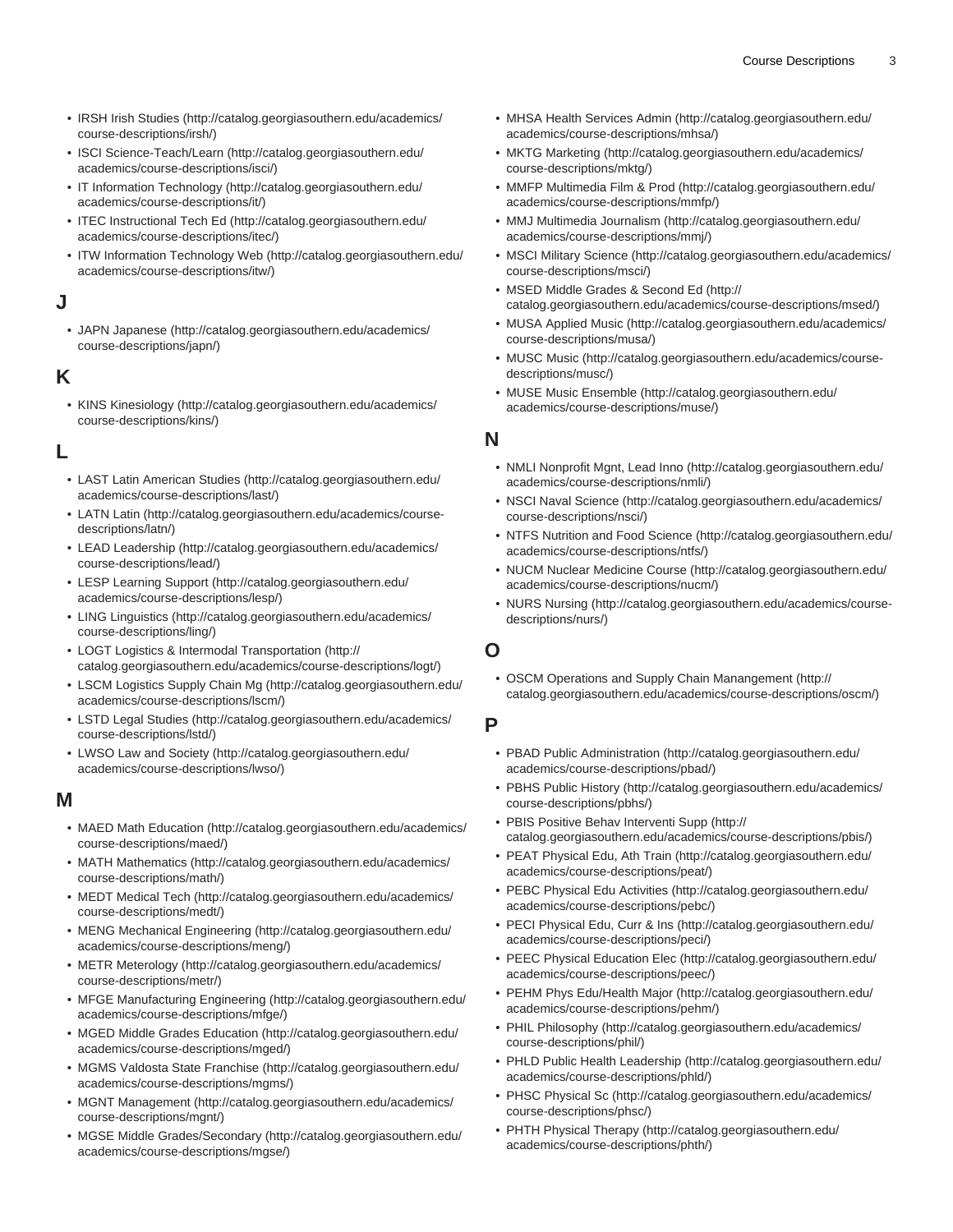- [PHYS Physics \(http://catalog.georgiasouthern.edu/academics/course](http://catalog.georgiasouthern.edu/academics/course-descriptions/phys/)[descriptions/phys/](http://catalog.georgiasouthern.edu/academics/course-descriptions/phys/))
- [POLS Political Science](http://catalog.georgiasouthern.edu/academics/course-descriptions/pols/) ([http://catalog.georgiasouthern.edu/](http://catalog.georgiasouthern.edu/academics/course-descriptions/pols/) [academics/course-descriptions/pols/\)](http://catalog.georgiasouthern.edu/academics/course-descriptions/pols/)
- [PRCA Public Relations](http://catalog.georgiasouthern.edu/academics/course-descriptions/prca/) ([http://catalog.georgiasouthern.edu/](http://catalog.georgiasouthern.edu/academics/course-descriptions/prca/) [academics/course-descriptions/prca/\)](http://catalog.georgiasouthern.edu/academics/course-descriptions/prca/)
- [PSYC Psychology](http://catalog.georgiasouthern.edu/academics/course-descriptions/psyc/) ([http://catalog.georgiasouthern.edu/academics/](http://catalog.georgiasouthern.edu/academics/course-descriptions/psyc/) [course-descriptions/psyc/](http://catalog.georgiasouthern.edu/academics/course-descriptions/psyc/))
- [PSYG Psychology-GOML \(http://catalog.georgiasouthern.edu/](http://catalog.georgiasouthern.edu/academics/course-descriptions/psyg/) [academics/course-descriptions/psyg/](http://catalog.georgiasouthern.edu/academics/course-descriptions/psyg/))
- [PUBH Public Health \(http://catalog.georgiasouthern.edu/academics/](http://catalog.georgiasouthern.edu/academics/course-descriptions/pubh/) [course-descriptions/pubh/\)](http://catalog.georgiasouthern.edu/academics/course-descriptions/pubh/)

#### **R**

- [RADR Radiography](http://catalog.georgiasouthern.edu/academics/course-descriptions/radr/) [\(http://catalog.georgiasouthern.edu/academics/](http://catalog.georgiasouthern.edu/academics/course-descriptions/radr/) [course-descriptions/radr/](http://catalog.georgiasouthern.edu/academics/course-descriptions/radr/))
- [RADS Radiologic Sciences](http://catalog.georgiasouthern.edu/academics/course-descriptions/rads/) [\(http://catalog.georgiasouthern.edu/](http://catalog.georgiasouthern.edu/academics/course-descriptions/rads/) [academics/course-descriptions/rads/\)](http://catalog.georgiasouthern.edu/academics/course-descriptions/rads/)
- [RDSC Radiologic Science](http://catalog.georgiasouthern.edu/academics/course-descriptions/rdsc/) ([http://catalog.georgiasouthern.edu/](http://catalog.georgiasouthern.edu/academics/course-descriptions/rdsc/) [academics/course-descriptions/rdsc/](http://catalog.georgiasouthern.edu/academics/course-descriptions/rdsc/))
- [READ Reading](http://catalog.georgiasouthern.edu/academics/course-descriptions/read/) [\(http://catalog.georgiasouthern.edu/academics/course](http://catalog.georgiasouthern.edu/academics/course-descriptions/read/)[descriptions/read/](http://catalog.georgiasouthern.edu/academics/course-descriptions/read/))
- [RECR Recreation \(http://catalog.georgiasouthern.edu/academics/](http://catalog.georgiasouthern.edu/academics/course-descriptions/recr/) [course-descriptions/recr/\)](http://catalog.georgiasouthern.edu/academics/course-descriptions/recr/)
- [RELS Religious Studies](http://catalog.georgiasouthern.edu/academics/course-descriptions/rels/) ([http://catalog.georgiasouthern.edu/](http://catalog.georgiasouthern.edu/academics/course-descriptions/rels/) [academics/course-descriptions/rels/](http://catalog.georgiasouthern.edu/academics/course-descriptions/rels/))
- [RESP Respiratory Therapy](http://catalog.georgiasouthern.edu/academics/course-descriptions/resp/) [\(http://catalog.georgiasouthern.edu/](http://catalog.georgiasouthern.edu/academics/course-descriptions/resp/) [academics/course-descriptions/resp/\)](http://catalog.georgiasouthern.edu/academics/course-descriptions/resp/)
- [RHAB Rehabilitation Sciences \(http://catalog.georgiasouthern.edu/](http://catalog.georgiasouthern.edu/academics/course-descriptions/rhab/) [academics/course-descriptions/rhab/](http://catalog.georgiasouthern.edu/academics/course-descriptions/rhab/))
- [RLC Residential Life Communities](http://catalog.georgiasouthern.edu/academics/course-descriptions/rlc/) ([http://catalog.georgiasouthern.edu/](http://catalog.georgiasouthern.edu/academics/course-descriptions/rlc/) [academics/course-descriptions/rlc/\)](http://catalog.georgiasouthern.edu/academics/course-descriptions/rlc/)
- [RTHR Radiation Therapy](http://catalog.georgiasouthern.edu/academics/course-descriptions/rthr/) ([http://catalog.georgiasouthern.edu/](http://catalog.georgiasouthern.edu/academics/course-descriptions/rthr/) [academics/course-descriptions/rthr/](http://catalog.georgiasouthern.edu/academics/course-descriptions/rthr/))

#### **S**

- [SABR Study Abroad](http://catalog.georgiasouthern.edu/academics/course-descriptions/sabr/) [\(http://catalog.georgiasouthern.edu/academics/](http://catalog.georgiasouthern.edu/academics/course-descriptions/sabr/) [course-descriptions/sabr/](http://catalog.georgiasouthern.edu/academics/course-descriptions/sabr/))
- [SCED Secondary Education](http://catalog.georgiasouthern.edu/academics/course-descriptions/sced/) [\(http://catalog.georgiasouthern.edu/](http://catalog.georgiasouthern.edu/academics/course-descriptions/sced/) [academics/course-descriptions/sced/](http://catalog.georgiasouthern.edu/academics/course-descriptions/sced/))
- [SCIE Science](http://catalog.georgiasouthern.edu/academics/course-descriptions/scie/) [\(http://catalog.georgiasouthern.edu/academics/course](http://catalog.georgiasouthern.edu/academics/course-descriptions/scie/)[descriptions/scie/](http://catalog.georgiasouthern.edu/academics/course-descriptions/scie/))
- [SEAC Valdosta State Franchise](http://catalog.georgiasouthern.edu/academics/course-descriptions/seac/) [\(http://catalog.georgiasouthern.edu/](http://catalog.georgiasouthern.edu/academics/course-descriptions/seac/) [academics/course-descriptions/seac/](http://catalog.georgiasouthern.edu/academics/course-descriptions/seac/))
- [SEGC Valdosta State Franchise](http://catalog.georgiasouthern.edu/academics/course-descriptions/segc/) [\(http://catalog.georgiasouthern.edu/](http://catalog.georgiasouthern.edu/academics/course-descriptions/segc/) [academics/course-descriptions/segc/](http://catalog.georgiasouthern.edu/academics/course-descriptions/segc/))
- [SERD GOML Valdosta](http://catalog.georgiasouthern.edu/academics/course-descriptions/serd/) [\(http://catalog.georgiasouthern.edu/academics/](http://catalog.georgiasouthern.edu/academics/course-descriptions/serd/) [course-descriptions/serd/](http://catalog.georgiasouthern.edu/academics/course-descriptions/serd/))
- [SLPA Speech/Language Path](http://catalog.georgiasouthern.edu/academics/course-descriptions/slpa/) [\(http://catalog.georgiasouthern.edu/](http://catalog.georgiasouthern.edu/academics/course-descriptions/slpa/) [academics/course-descriptions/slpa/\)](http://catalog.georgiasouthern.edu/academics/course-descriptions/slpa/)
- [SMED Sports Medicine](http://catalog.georgiasouthern.edu/academics/course-descriptions/smed/) ([http://catalog.georgiasouthern.edu/](http://catalog.georgiasouthern.edu/academics/course-descriptions/smed/) [academics/course-descriptions/smed/\)](http://catalog.georgiasouthern.edu/academics/course-descriptions/smed/)
- [SMGT Sport Management](http://catalog.georgiasouthern.edu/academics/course-descriptions/smgt/) [\(http://catalog.georgiasouthern.edu/](http://catalog.georgiasouthern.edu/academics/course-descriptions/smgt/) [academics/course-descriptions/smgt/\)](http://catalog.georgiasouthern.edu/academics/course-descriptions/smgt/)
- [SOAR Student Orientation & Registra](http://catalog.georgiasouthern.edu/academics/course-descriptions/soar/) [\(http://](http://catalog.georgiasouthern.edu/academics/course-descriptions/soar/) [catalog.georgiasouthern.edu/academics/course-descriptions/soar/](http://catalog.georgiasouthern.edu/academics/course-descriptions/soar/))
- [SOCI Sociology](http://catalog.georgiasouthern.edu/academics/course-descriptions/soci/) [\(http://catalog.georgiasouthern.edu/academics/](http://catalog.georgiasouthern.edu/academics/course-descriptions/soci/) [course-descriptions/soci/](http://catalog.georgiasouthern.edu/academics/course-descriptions/soci/))
- [SONO Sonography](http://catalog.georgiasouthern.edu/academics/course-descriptions/sono/) ([http://catalog.georgiasouthern.edu/academics/](http://catalog.georgiasouthern.edu/academics/course-descriptions/sono/) [course-descriptions/sono/](http://catalog.georgiasouthern.edu/academics/course-descriptions/sono/))
- [SPAN Spanish](http://catalog.georgiasouthern.edu/academics/course-descriptions/span/) [\(http://catalog.georgiasouthern.edu/academics/course](http://catalog.georgiasouthern.edu/academics/course-descriptions/span/)[descriptions/span/\)](http://catalog.georgiasouthern.edu/academics/course-descriptions/span/)
- [SPED Special Education](http://catalog.georgiasouthern.edu/academics/course-descriptions/sped/) [\(http://catalog.georgiasouthern.edu/](http://catalog.georgiasouthern.edu/academics/course-descriptions/sped/) [academics/course-descriptions/sped/](http://catalog.georgiasouthern.edu/academics/course-descriptions/sped/))
- [SSCI Social Science](http://catalog.georgiasouthern.edu/academics/course-descriptions/ssci/) ([http://catalog.georgiasouthern.edu/academics/](http://catalog.georgiasouthern.edu/academics/course-descriptions/ssci/) [course-descriptions/ssci/\)](http://catalog.georgiasouthern.edu/academics/course-descriptions/ssci/)
- [STAT Statistics](http://catalog.georgiasouthern.edu/academics/course-descriptions/stat/) ([http://catalog.georgiasouthern.edu/academics/course](http://catalog.georgiasouthern.edu/academics/course-descriptions/stat/)[descriptions/stat/](http://catalog.georgiasouthern.edu/academics/course-descriptions/stat/))
- [SUST Sustainability](http://catalog.georgiasouthern.edu/academics/course-descriptions/sust/) ([http://catalog.georgiasouthern.edu/academics/](http://catalog.georgiasouthern.edu/academics/course-descriptions/sust/) [course-descriptions/sust/\)](http://catalog.georgiasouthern.edu/academics/course-descriptions/sust/)

#### **T**

- [TCGT General Technology](http://catalog.georgiasouthern.edu/academics/course-descriptions/tcgt/) [\(http://catalog.georgiasouthern.edu/](http://catalog.georgiasouthern.edu/academics/course-descriptions/tcgt/) [academics/course-descriptions/tcgt/\)](http://catalog.georgiasouthern.edu/academics/course-descriptions/tcgt/)
- [TCLD Teach Cult Ling Div Stdnt](http://catalog.georgiasouthern.edu/academics/course-descriptions/tcld/) [\(http://catalog.georgiasouthern.edu/](http://catalog.georgiasouthern.edu/academics/course-descriptions/tcld/) [academics/course-descriptions/tcld/](http://catalog.georgiasouthern.edu/academics/course-descriptions/tcld/))
- [TCM Construction Management](http://catalog.georgiasouthern.edu/academics/course-descriptions/tcm/) ([http://catalog.georgiasouthern.edu/](http://catalog.georgiasouthern.edu/academics/course-descriptions/tcm/) [academics/course-descriptions/tcm/\)](http://catalog.georgiasouthern.edu/academics/course-descriptions/tcm/)
- [TFG Technology-Fort Gordon](http://catalog.georgiasouthern.edu/academics/course-descriptions/tfg/) ([http://catalog.georgiasouthern.edu/](http://catalog.georgiasouthern.edu/academics/course-descriptions/tfg/) [academics/course-descriptions/tfg/\)](http://catalog.georgiasouthern.edu/academics/course-descriptions/tfg/)
- [TGET Engineering Tech Grad \(http://catalog.georgiasouthern.edu/](http://catalog.georgiasouthern.edu/academics/course-descriptions/tget/) [academics/course-descriptions/tget/](http://catalog.georgiasouthern.edu/academics/course-descriptions/tget/))
- [THEA Theatre \(http://catalog.georgiasouthern.edu/academics/course](http://catalog.georgiasouthern.edu/academics/course-descriptions/thea/)[descriptions/thea/](http://catalog.georgiasouthern.edu/academics/course-descriptions/thea/))
- [TMAE Applied Engineering](http://catalog.georgiasouthern.edu/academics/course-descriptions/tmae/) [\(http://catalog.georgiasouthern.edu/](http://catalog.georgiasouthern.edu/academics/course-descriptions/tmae/) [academics/course-descriptions/tmae/](http://catalog.georgiasouthern.edu/academics/course-descriptions/tmae/))
- [TMFG Manufacturing Technology \(http://catalog.georgiasouthern.edu/](http://catalog.georgiasouthern.edu/academics/course-descriptions/tmfg/) [academics/course-descriptions/tmfg/](http://catalog.georgiasouthern.edu/academics/course-descriptions/tmfg/))
- [TSEC Safety and Environ Compl](http://catalog.georgiasouthern.edu/academics/course-descriptions/tsec/) ([http://catalog.georgiasouthern.edu/](http://catalog.georgiasouthern.edu/academics/course-descriptions/tsec/) [academics/course-descriptions/tsec/](http://catalog.georgiasouthern.edu/academics/course-descriptions/tsec/))
- [TSLE North Georgia-Franchise](http://catalog.georgiasouthern.edu/academics/course-descriptions/tsle/) ([http://catalog.georgiasouthern.edu/](http://catalog.georgiasouthern.edu/academics/course-descriptions/tsle/) [academics/course-descriptions/tsle/](http://catalog.georgiasouthern.edu/academics/course-descriptions/tsle/))

#### **W**

- [WBIT Web BSIT](http://catalog.georgiasouthern.edu/academics/course-descriptions/wbit/) ([http://catalog.georgiasouthern.edu/academics/](http://catalog.georgiasouthern.edu/academics/course-descriptions/wbit/) [course-descriptions/wbit/](http://catalog.georgiasouthern.edu/academics/course-descriptions/wbit/))
- [WGSS Womens Gender Sexuality](http://catalog.georgiasouthern.edu/academics/course-descriptions/wgss/) [\(http://catalog.georgiasouthern.edu/](http://catalog.georgiasouthern.edu/academics/course-descriptions/wgss/) [academics/course-descriptions/wgss/\)](http://catalog.georgiasouthern.edu/academics/course-descriptions/wgss/)
- [WLST Web Legal Studies](http://catalog.georgiasouthern.edu/academics/course-descriptions/wlst/) ([http://catalog.georgiasouthern.edu/](http://catalog.georgiasouthern.edu/academics/course-descriptions/wlst/) [academics/course-descriptions/wlst/](http://catalog.georgiasouthern.edu/academics/course-descriptions/wlst/))
- [WMAC Web Masters of Accounting](http://catalog.georgiasouthern.edu/academics/course-descriptions/wmac/) ([http://](http://catalog.georgiasouthern.edu/academics/course-descriptions/wmac/) [catalog.georgiasouthern.edu/academics/course-descriptions/wmac/](http://catalog.georgiasouthern.edu/academics/course-descriptions/wmac/))
- [WMBA Web MBA \(http://catalog.georgiasouthern.edu/academics/](http://catalog.georgiasouthern.edu/academics/course-descriptions/wmba/) [course-descriptions/wmba/\)](http://catalog.georgiasouthern.edu/academics/course-descriptions/wmba/)
- [WRIT Writing](http://catalog.georgiasouthern.edu/academics/course-descriptions/writ/) ([http://catalog.georgiasouthern.edu/academics/course](http://catalog.georgiasouthern.edu/academics/course-descriptions/writ/)[descriptions/writ/\)](http://catalog.georgiasouthern.edu/academics/course-descriptions/writ/)

## **Introduction**

This section of the catalog offers an alphabetical listing of undergraduate courses offered at Georgia Southern University, along with the college in which that course is taught. Undergraduate courses, in general, begin with a 1, 2, 3, or 4. Courses numbered "5000" are also undergraduate courses. Prerequisites, co-requisites and cross listings are noted at the end of each description.

## **Course Numbering System**

In general, the **first digit** of the course corresponds to the level of the class.

| 1              | Freshman  |
|----------------|-----------|
| $\overline{2}$ | Sophomore |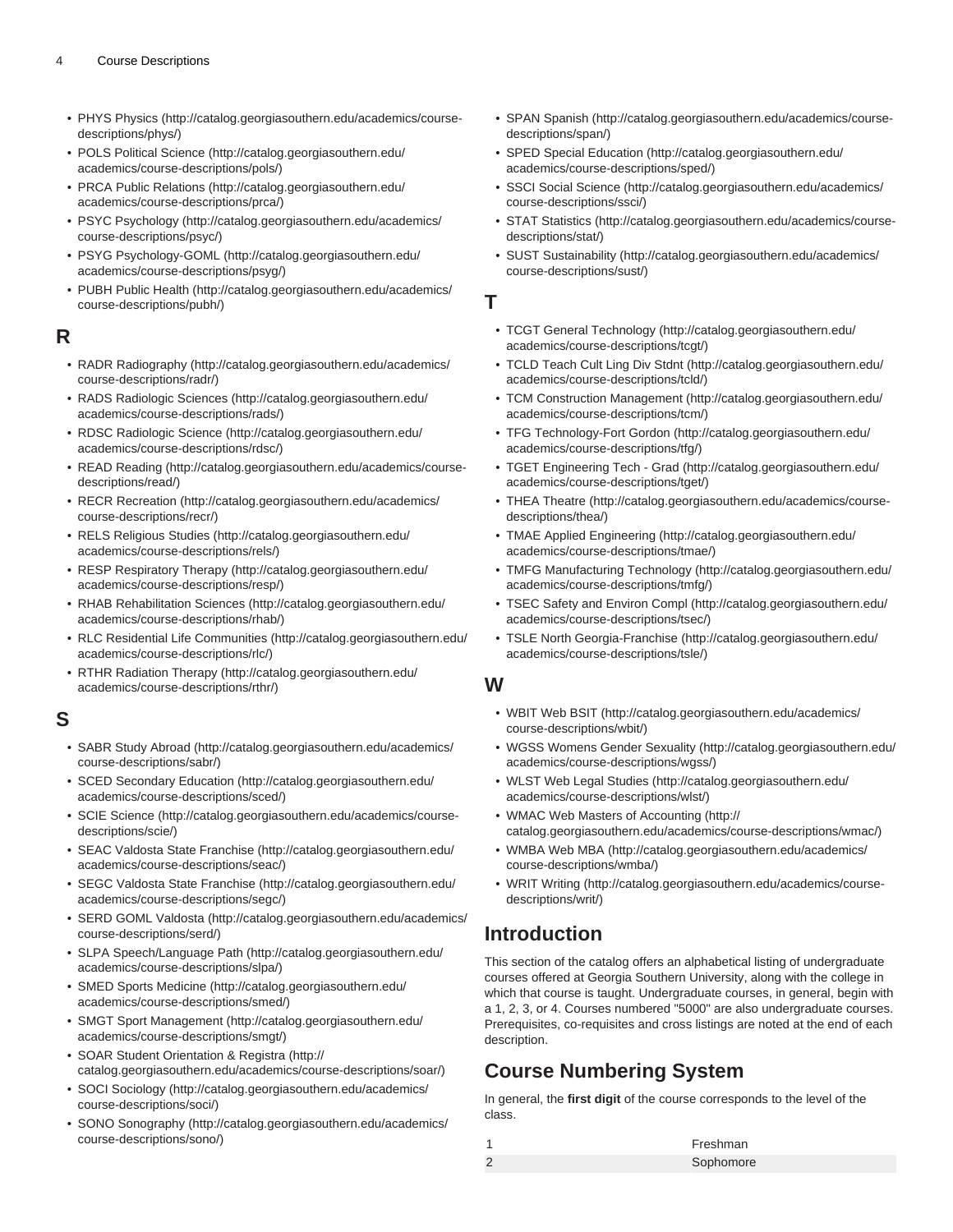CVIS COVIS

DDTS Diagnostic & Therapeutic ECE Electrical/Computer Engineering ECEG Early Childhood Education

EDUF EDUF Educational Foundations EDUR **Educational Research** EENG EENG Electrical Engineering ELEM **Elementary Education** 

ENVS **Environmental Science** ESED Early Childhood-Secondary

ESL English Second Language

FACS FACS Family and Consumer Science

DATA Data Science

ECON Economics EDSC **EDSC** Education Science EDUC Curriculum

ENGL English ENGR Engineering

ETHC Ethics

FILM FILM Film FINC Finance

EURO **EURO** European Union

**Sciences** 

Education

| 3              | Junior                      |
|----------------|-----------------------------|
| $\overline{4}$ | Senior                      |
| 5              | Dual Undergraduate/Graduate |

A 5000 course number followed by a **"G"** indicates a Graduate course.

The **fourth digit** indicates the sequence of the course.

#### **College Abbreviations**

| CAH               | College of Arts and Humanities                                  |
|-------------------|-----------------------------------------------------------------|
| <b>CBSS</b>       | College of Behavioral and Social<br>Sciences                    |
| COB               | Parker College of Business                                      |
| <b>COE</b>        | College of Education                                            |
| CEC               | Allen E. Paulson College of<br><b>Engineering and Computing</b> |
| <b>CHP</b>        | Waters College of Health<br>Professions                         |
| <b>COPH</b>       | Jiann-Ping Hsu College of Public<br>Health                      |
| <b>COSM</b>       | College of Science and Mathematics                              |
| <b>VPAA</b>       | Office of Vice President for<br>Academic Affairs                |
| Interdisciplinary | Courses offered by more than one<br>department and/or college   |

#### **Course Prefixes**

| <b>Course Prefixes</b> |                                     | <b>FMAD</b> | Fashion Merchandising/Apparel<br>Design |
|------------------------|-------------------------------------|-------------|-----------------------------------------|
| AAST                   | Africana Studies                    | <b>FORL</b> | Foreign Language                        |
| <b>ACCT</b>            | Accounting                          | <b>FREN</b> | French                                  |
| <b>AFAS</b>            | African American Studies            | <b>FSCI</b> | <b>Forensic Science</b>                 |
| <b>ANTH</b>            | Anthropology                        | <b>FYE</b>  | First-Year Experience                   |
| <b>APAN</b>            | <b>Applied Anthropology</b>         | <b>GCM</b>  | <b>Graphic Communications</b>           |
| <b>APPH</b>            | <b>Applied Public Health</b>        |             | Management                              |
| ARAB                   | Arabic                              | <b>GEOG</b> | Geography                               |
| <b>ARCH</b>            | Archaeology                         | <b>GEOL</b> | Geology                                 |
| <b>ART</b>             | Art                                 | <b>GERO</b> | Gerontology                             |
| <b>ARTG</b>            | Art Graphic Design                  | <b>GFA</b>  | Georgia Film Academy                    |
| <b>ARTH</b>            | Art History                         | <b>GRMN</b> | German                                  |
| <b>ARTS</b>            | Art                                 | GSU         | Georgia Southern University             |
| <b>ASTR</b>            | Astronomy                           | <b>GWST</b> | Gender and Women's Studies              |
| <b>BCHM</b>            | Biochemistry                        | <b>HIST</b> | History                                 |
| <b>BIOL</b>            | Biology                             | <b>HITC</b> | <b>Health Informatics</b>               |
| <b>BKIN</b>            | Birth to Kindergarten               | <b>HLPR</b> | <b>Health Professions</b>               |
| <b>BUSA</b>            | <b>Business Administration</b>      | <b>HLTH</b> | Health                                  |
| <b>CENG</b>            | <b>Civil Engineering</b>            | <b>HNRM</b> | Hotel and Restaurant Management         |
| <b>CHEM</b>            | Chemistry                           | <b>HONS</b> | Honors                                  |
| <b>CHFD</b>            | Child and Family Development        | <b>HSCA</b> | <b>Health Sciences Adm</b>              |
| <b>CHIN</b>            | Chinese                             | <b>HSCC</b> | Health Sciences, Core                   |
| <b>CISM</b>            | <b>Computer Information Systems</b> | <b>HSCF</b> | <b>Health Sci Fitness Mgmt</b>          |
| <b>COED</b>            | College of Education                | <b>HSCG</b> | <b>Health Sci Generalist</b>            |
| <b>COML</b>            | <b>Comparative Literature</b>       | <b>HSCP</b> | Health Sci Public Health                |
| <b>COMM</b>            | <b>Communication Arts</b>           | <b>HSEM</b> | Homeland Security and EM                |
| <b>COMS</b>            | <b>Communication Studies</b>        | <b>HUMN</b> | <b>Humanities</b>                       |
| COOP                   | <b>Cooperative Education</b>        | <b>IDS</b>  | <b>Interdisciplinary Studies</b>        |
| CORE                   | Core Curriculum                     | <b>INDS</b> | <b>Interior Design</b>                  |
| CRJU                   | <b>Criminal Justice</b>             | <b>INTS</b> | <b>International Studies</b>            |
| <b>CSCI</b>            | <b>Computer Science</b>             | <b>IPSE</b> | Inclusive Post Secondary Education      |
| <b>CSDS</b>            | <b>Communication Disorders</b>      | <b>IRSH</b> | <b>Irish Studies</b>                    |
|                        |                                     |             |                                         |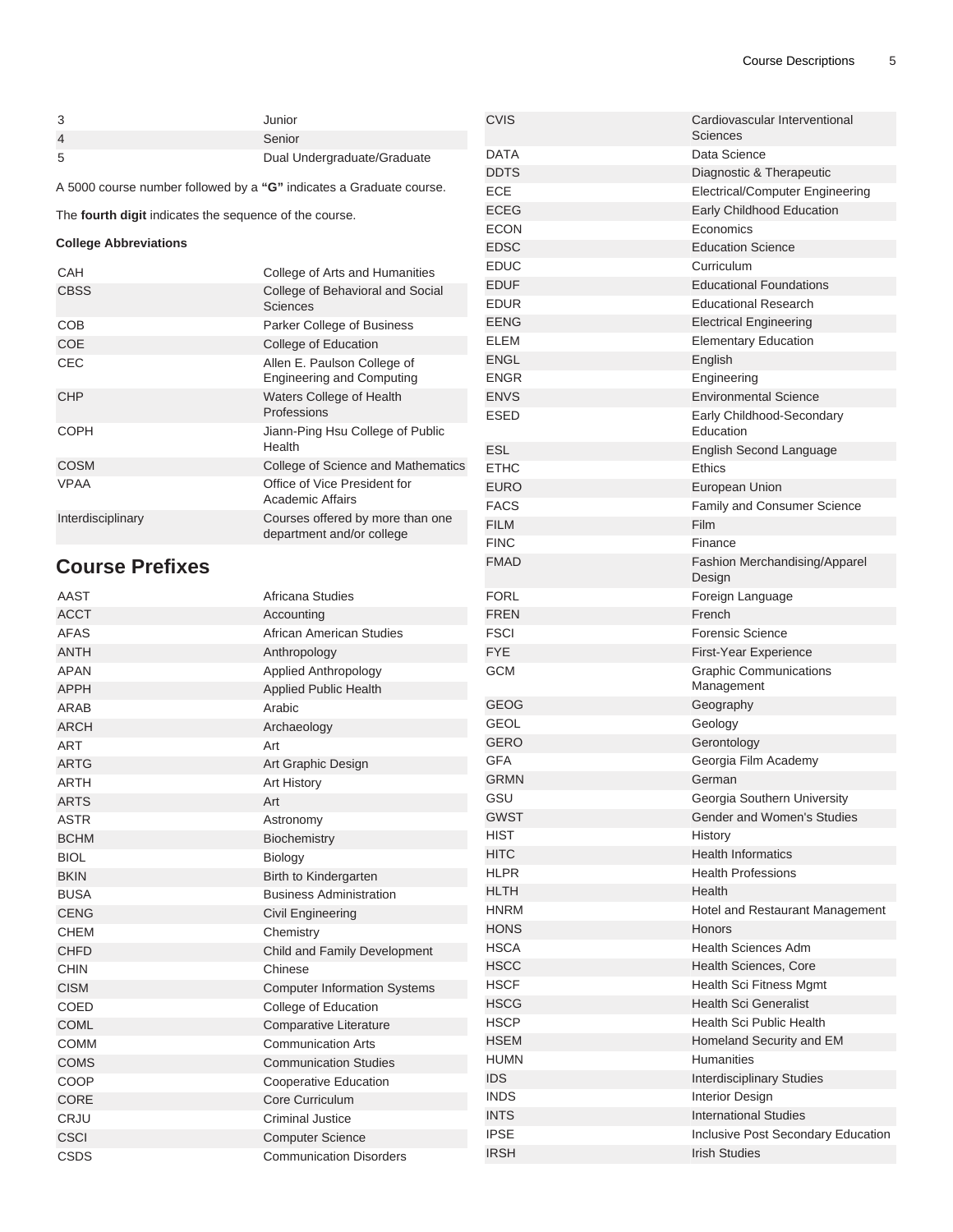| <b>ISCI</b> | Science, Teaching and Learning            | <b>REDV</b>                                                               | Regional Economic Development                                            |
|-------------|-------------------------------------------|---------------------------------------------------------------------------|--------------------------------------------------------------------------|
| IT          | Information Technology                    | <b>RELS</b>                                                               | <b>Religious Studies</b>                                                 |
| <b>ITEC</b> | Instructional Technology Education        | <b>RESP</b>                                                               | <b>Respiratory Therapy</b>                                               |
| <b>ITW</b>  | Information Technology Web                | <b>RHAB</b>                                                               | <b>Rehabilitation Sciences</b>                                           |
| <b>JAPN</b> | Japanese                                  | <b>RLC</b>                                                                | <b>Residential Life Communities</b>                                      |
| <b>KINS</b> | Kinesiology                               | <b>RTHR</b>                                                               | <b>Radiation Therapy</b>                                                 |
| LAST        | Latin American Studies                    | <b>SABR</b>                                                               | Study Abroad                                                             |
| LATN        | Latin                                     | <b>SCED</b>                                                               | Secondary Education                                                      |
| LEAD        | Leadership                                | <b>SCIE</b>                                                               | Science                                                                  |
| <b>LESP</b> | <b>Learning Support</b>                   | <b>SLPA</b>                                                               | Speech/Language Path                                                     |
| <b>LING</b> | Linguistics                               | <b>SMED</b>                                                               | Sports Medicine                                                          |
| <b>LOGT</b> | Logistics & Intermodal                    | <b>SMGT</b>                                                               | Sport Management                                                         |
|             | Transportation                            | <b>SOAR</b>                                                               | <b>Student Orientation &amp; Registration</b>                            |
| <b>LSTD</b> | <b>Legal Studies</b>                      | SOCI                                                                      | Sociology                                                                |
| <b>LWSO</b> | Law and Society                           | SONO                                                                      | Sonography                                                               |
| <b>MATH</b> | Mathematics                               | <b>SPAN</b>                                                               | Spanish                                                                  |
| <b>MEDT</b> | <b>Medical Tech</b>                       | <b>SPED</b>                                                               | Special Education                                                        |
| <b>METR</b> | Meterology                                | <b>SSCI</b>                                                               | <b>Social Science</b>                                                    |
| <b>MENG</b> | <b>Mechanical Engineering</b>             | <b>STAT</b>                                                               | <b>Statistics</b>                                                        |
| <b>MFGE</b> | <b>Manufacturing Engineering</b>          | <b>SUST</b>                                                               | Sustainability                                                           |
| <b>MGED</b> | <b>Middle Grades Education</b>            | <b>TCLD</b>                                                               | Teach Cult Ling Div Stdnt                                                |
| <b>MGNT</b> | Management                                | <b>TCGT</b>                                                               | <b>General Technology</b>                                                |
| <b>MGSE</b> | Middle and Secondary Education            | <b>TCM</b>                                                                | Construction                                                             |
| <b>MHSA</b> | <b>Health Services Admin</b>              | <b>THEA</b>                                                               | Theatre                                                                  |
| <b>MKTG</b> | Marketing                                 | <b>TMAE</b>                                                               | <b>Applied Engineering</b>                                               |
| <b>MMFP</b> | Multimedia Film & Production              | <b>TMFG</b>                                                               | <b>Manufacturing Technology</b>                                          |
| <b>MMJ</b>  | Multimedia Journalism                     | <b>TSEC</b>                                                               | Safety and Environmental                                                 |
| <b>MSCI</b> | <b>Military Science</b>                   |                                                                           | Technology                                                               |
| <b>MSED</b> | Middle Grades and Secondary               | <b>UHON</b>                                                               | <b>University Honors</b>                                                 |
|             | Education                                 | <b>USGG</b>                                                               | <b>USG Goes Global</b>                                                   |
| <b>MUSA</b> | <b>Applied Music</b>                      | <b>WBIT</b>                                                               | Web Information Technology                                               |
| <b>MUSC</b> | Music                                     | <b>WGSS</b>                                                               | Womens Gender Sexuality                                                  |
| <b>MUSE</b> | Music Ensemble                            | <b>WRIT</b>                                                               | Writing                                                                  |
| <b>NMLI</b> | <b>Public &amp; Nonprofit Studies</b>     |                                                                           |                                                                          |
| <b>NSCI</b> | <b>Naval Science</b>                      | <b>Introduction</b>                                                       |                                                                          |
| <b>NTFS</b> | <b>Nutrition and Food Science</b>         | This section of the catalog offers an alphabetical listing of graduate    |                                                                          |
| <b>NUCM</b> | Nuclear Medicine                          | courses offered at Georgia Southern University, along with the college    |                                                                          |
| <b>NURS</b> | <b>Nursing</b>                            | in which that course is taught. Prerequisites, Corequisites, and Cross    |                                                                          |
| <b>OSCM</b> | Operations and Supply Chain<br>Management | Listings are noted at the end of each description. Graduate courses, in   | general, begin with a 6, 7, 8, or 9. Courses numbered "5000" followed by |
| <b>PBAD</b> | <b>Public Administration</b>              | a "G" are also graduate courses. (See "Course Numbering" below).          |                                                                          |
| PEAT        | Physical Education Athletic Training      |                                                                           |                                                                          |
| PEBC        | <b>Physical Education Activities</b>      | <b>Course Numbering System</b>                                            |                                                                          |
| PEEC        | <b>Physical Education</b>                 | In general, the first digit of the course corresponds to the level of the |                                                                          |
| <b>PEHM</b> | <b>Physical Education Health</b>          | class.                                                                    |                                                                          |
| <b>PHIL</b> | Philosophy                                |                                                                           |                                                                          |
| <b>PHSC</b> | <b>Physical Science</b>                   | 5                                                                         | Dual Undergraduate/Graduate                                              |
| <b>PHYS</b> | Physics                                   | 6                                                                         | <b>Lower Division Graduate</b>                                           |
| <b>POLS</b> | <b>Political Science</b>                  | $7-8$                                                                     | <b>Upper Division Graduate</b>                                           |
| <b>PRCA</b> | <b>Public Relations</b>                   | 9                                                                         | Doctoral Level Graduate                                                  |
| <b>PSYC</b> | Psychology                                | A 5000 course number followed by a "G" indicates a Graduate course.       |                                                                          |
| <b>PUBH</b> | <b>Public Health</b>                      |                                                                           |                                                                          |
| <b>RADR</b> | Radiography                               | The fourth digit indicates the sequence of the course.                    |                                                                          |
| <b>RADS</b> | Radiologic Sciences                       |                                                                           |                                                                          |
| <b>RDSC</b> | Radiologic Science                        |                                                                           |                                                                          |
| <b>READ</b> | Reading                                   |                                                                           |                                                                          |
| <b>RECR</b> | Recreation                                |                                                                           |                                                                          |
|             |                                           |                                                                           |                                                                          |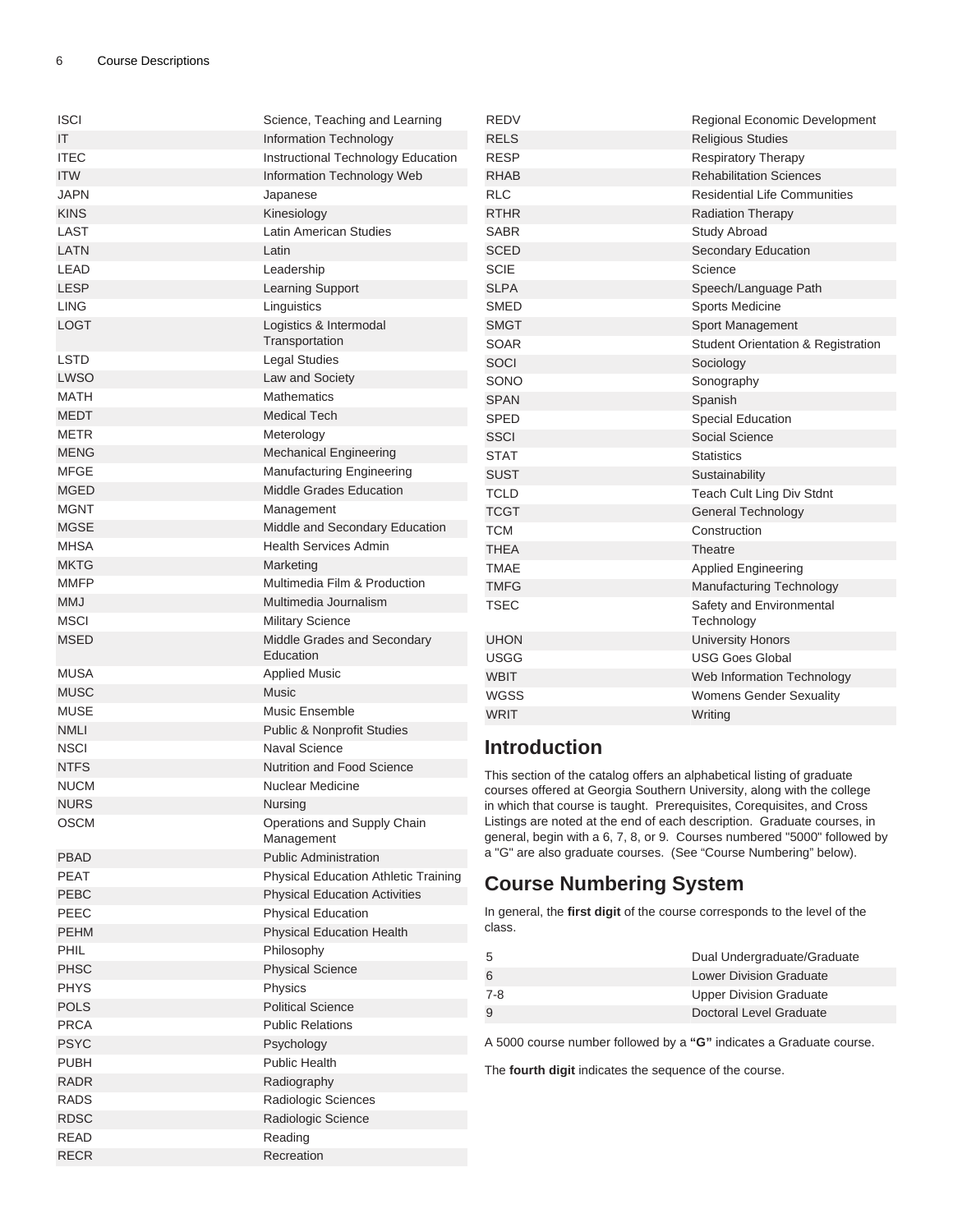## **College Abbreviations**

| CAH               | College of Arts and Humanities                                  |
|-------------------|-----------------------------------------------------------------|
| <b>CBSS</b>       | College of Behavioral and Social<br>Sciences                    |
| COB               | Parker College of Business                                      |
| <b>COE</b>        | College of Education                                            |
| CEC               | Allen E. Paulson College of<br><b>Engineering and Computing</b> |
| <b>CHP</b>        | Waters College of Health<br>Professions                         |
| <b>COPH</b>       | Jiann-Ping Hsu College of Public<br>Health                      |
| <b>COSM</b>       | College of Science and Mathematics                              |
| VPAA              | Office of Vice President for<br>Academic Affairs                |
| Interdisciplinary | Courses offered by more than one<br>department and/or college   |

## **Course Prefixes**

| AAST        | Africana Studies                    | GCM         |
|-------------|-------------------------------------|-------------|
| <b>ACCT</b> | Accounting                          |             |
| <b>AFAS</b> | African American Studies            | <b>GEOG</b> |
| <b>ANTH</b> | Anthropology                        | <b>GEOL</b> |
| <b>ART</b>  | Art                                 | GEPH        |
| <b>ARTH</b> | Art History                         | <b>GERO</b> |
| <b>ARTS</b> | Art                                 | GSU         |
| <b>ASTR</b> | Astronomy                           | <b>HADM</b> |
| <b>BCHM</b> | Biochemistry                        | <b>HIST</b> |
| <b>BIOL</b> | Biology                             | <b>HLTH</b> |
| <b>BIOS</b> | <b>Biostatistics</b>                | <b>HSPM</b> |
| <b>BUSA</b> | <b>Business Administration</b>      | <b>INTS</b> |
| <b>CHBE</b> | Community Health: Behavior and      | IT          |
|             | Education                           | <b>ITEC</b> |
| <b>CHEM</b> | Chemistry                           | <b>KINS</b> |
| <b>CENG</b> | Civil Engineering                   | <b>LEAD</b> |
| <b>CHFD</b> | Child and Family Development        | <b>LING</b> |
| <b>CISM</b> | <b>Computer Information Systems</b> | <b>LOGT</b> |
| <b>COHE</b> | <b>Community Health Education</b>   |             |
| <b>COML</b> | <b>Comparative Literature</b>       | <b>LSCM</b> |
| <b>COMM</b> | <b>Communication Arts</b>           | <b>LSTD</b> |
| <b>COMS</b> | <b>Communication Studies</b>        | <b>MAED</b> |
| COOP        | Cooperative Education Pro           | <b>MATH</b> |
| <b>COUN</b> | <b>Counseling Education</b>         | <b>MENG</b> |
| <b>CRJU</b> | <b>Criminal Justice</b>             | <b>MFGE</b> |
| <b>CSCI</b> | <b>Computer Science</b>             | <b>MGED</b> |
| <b>CSDS</b> | <b>Communication Disorders</b>      | <b>MGNT</b> |
| <b>ECEG</b> | Early Childhood                     | <b>MHSA</b> |
| <b>ECON</b> | Economics                           | <b>MKTG</b> |
| <b>EDAT</b> | <b>Accomplished Teaching</b>        | <b>MSED</b> |
| <b>EDLD</b> | <b>Educational Leadership</b>       |             |
| <b>EDSC</b> | <b>Education Science</b>            | <b>MUSA</b> |
| <b>EDUC</b> | Curriculum                          | <b>MUSC</b> |
| <b>EDUF</b> | <b>Educational Foundations</b>      | <b>MUSE</b> |
| <b>EDUR</b> | <b>Educational Research</b>         | <b>NTFS</b> |
| EELE        | Early Elementary Edu                | <b>NURS</b> |
| <b>EENG</b> | <b>Electrical Engineering</b>       | ONTL        |
| EEXE        | <b>Exceptional Education</b>        | <b>PBAD</b> |
|             |                                     |             |

| <b>ELEM</b> | <b>Elementary Education</b>          |
|-------------|--------------------------------------|
| <b>ENGL</b> | English                              |
| <b>ENVH</b> | <b>Environmental Health Sciences</b> |
| <b>ENVS</b> | <b>Environmental Science</b>         |
| <b>EPID</b> | Epidemiology                         |
| <b>ESED</b> | Early Childhood-Secondary            |
|             | Education                            |
| <b>ESPY</b> | School Psychology                    |
| <b>FILM</b> | Film                                 |
| <b>FINC</b> | Finance                              |
| <b>FORL</b> | Foreign Language                     |
| <b>FOUN</b> | <b>Education Foundations</b>         |
| <b>FRCT</b> | Curriculum Theory                    |
| <b>FREC</b> | Early Childhood                      |
| <b>FREN</b> | French                               |
| <b>FRER</b> | <b>Educational Research</b>          |
| <b>FRIT</b> | Instructional Technology             |
| <b>FRLT</b> | <b>Educational Foundations</b>       |
| <b>FRMS</b> | Middle and Secondary Education       |
| <b>GCM</b>  | <b>Graphic Communications</b>        |
|             | Management                           |
| GEOG        | Geography                            |
| <b>GEOL</b> | Geology                              |
| <b>GFPH</b> | <b>General Public Health</b>         |
| <b>GERO</b> | Gerontology                          |
| GSU         | GSU                                  |
| <b>HADM</b> | <b>Health Administration</b>         |
| <b>HIST</b> | History                              |
| <b>HLTH</b> | Health                               |
| <b>HSPM</b> | Health Services Policy Management    |
| <b>INTS</b> | <b>International Studies</b>         |
| ΙT          | Information Technology               |
| <b>ITEC</b> | Instructional Technology Education   |
| <b>KINS</b> | Kinesiology                          |
| <b>LEAD</b> | Leadership                           |
| <b>LING</b> | Linguistics                          |
| LOGT        | Logistics & Intermodal               |
|             | Transportation                       |
| <b>LSCM</b> | Logistics Supply Chain Mg            |
| <b>LSTD</b> | <b>Legal Studies</b>                 |
| MAED        | <b>Math Education</b>                |
| <b>MATH</b> | <b>Mathematics</b>                   |
| <b>MENG</b> | Mechanical Engineering               |
| <b>MFGE</b> | Manufacturing Engineering            |
| MGED        | Middle Grades Education              |
| <b>MGNT</b> | Management                           |
| <b>MHSA</b> | <b>Health Services Admin</b>         |
| <b>MKTG</b> | Marketing                            |
| MSED        | Middle Grades and Secondary          |
|             | Education                            |
| <b>MUSA</b> | <b>Applied Music</b>                 |
| MUSC        | Music                                |
| <b>MUSE</b> | <b>Music Ensemble</b>                |
| <b>NTFS</b> | <b>Nutrition and Food Science</b>    |
| <b>NURS</b> | Nursing                              |
| ONTL        | OnlineTeaching & Learning            |
| <b>PBAD</b> | <b>Public Administration</b>         |
|             |                                      |